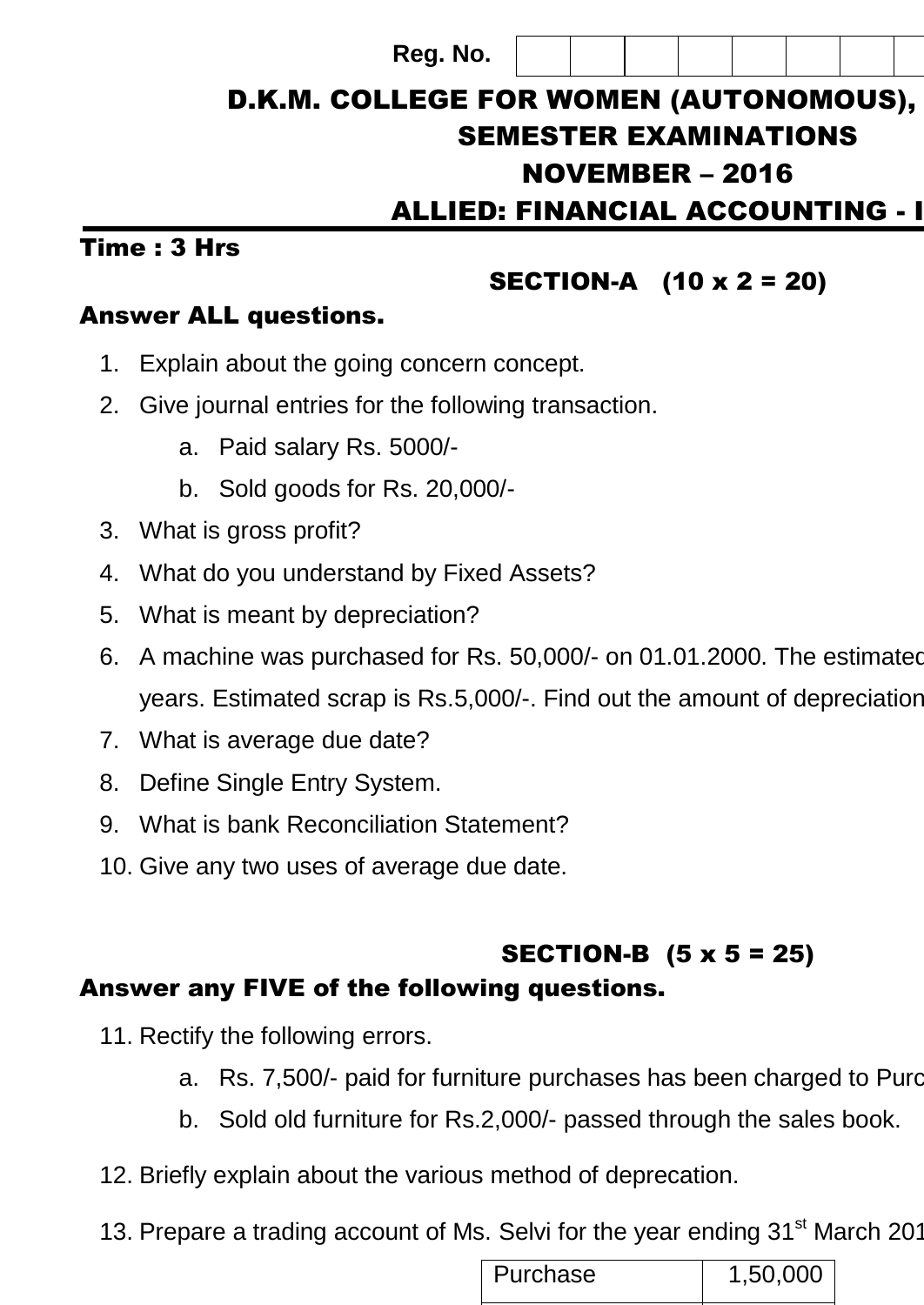15. Find out profit from the following data.

| Capital at the beginning of the year | 80,000 |
|--------------------------------------|--------|
| Drawings during the year             | 18,000 |
| Capital at the end of the year       | 90,000 |
| Capital introduced during the year   | 5,000  |
|                                      |        |

16. Prepare Trial Balance from the following:

| <b>Debtors</b>             | 1,200 |
|----------------------------|-------|
| <b>Bank Loan</b>           | 2,200 |
| Investment                 | 1,400 |
| Creditors                  | 800   |
| <b>Sales Return</b>        | 400   |
| <b>Purchases</b>           | 800   |
| Opening stock              | 200   |
| <b>Plant and Machinery</b> | 1,200 |
| Capital                    | 1,000 |
| <b>Sales</b>               | 1,200 |
|                            |       |

- 17. Explain the limitations of single entry systems.
- 18. Find out average due date.

| Date of Bill | Amount of bill | Due Date   |
|--------------|----------------|------------|
| 01.04.2013   | 800            | 06.06.2013 |
| 30.04.2013   | 1000           | 03.08.2013 |
| 03.06.2013   | 400            | 06.07.2013 |
| 15.06.2013   | 600            | 18.09.2013 |

## SECTION-C (3 x 10 = 30)

#### Answer ALL questions.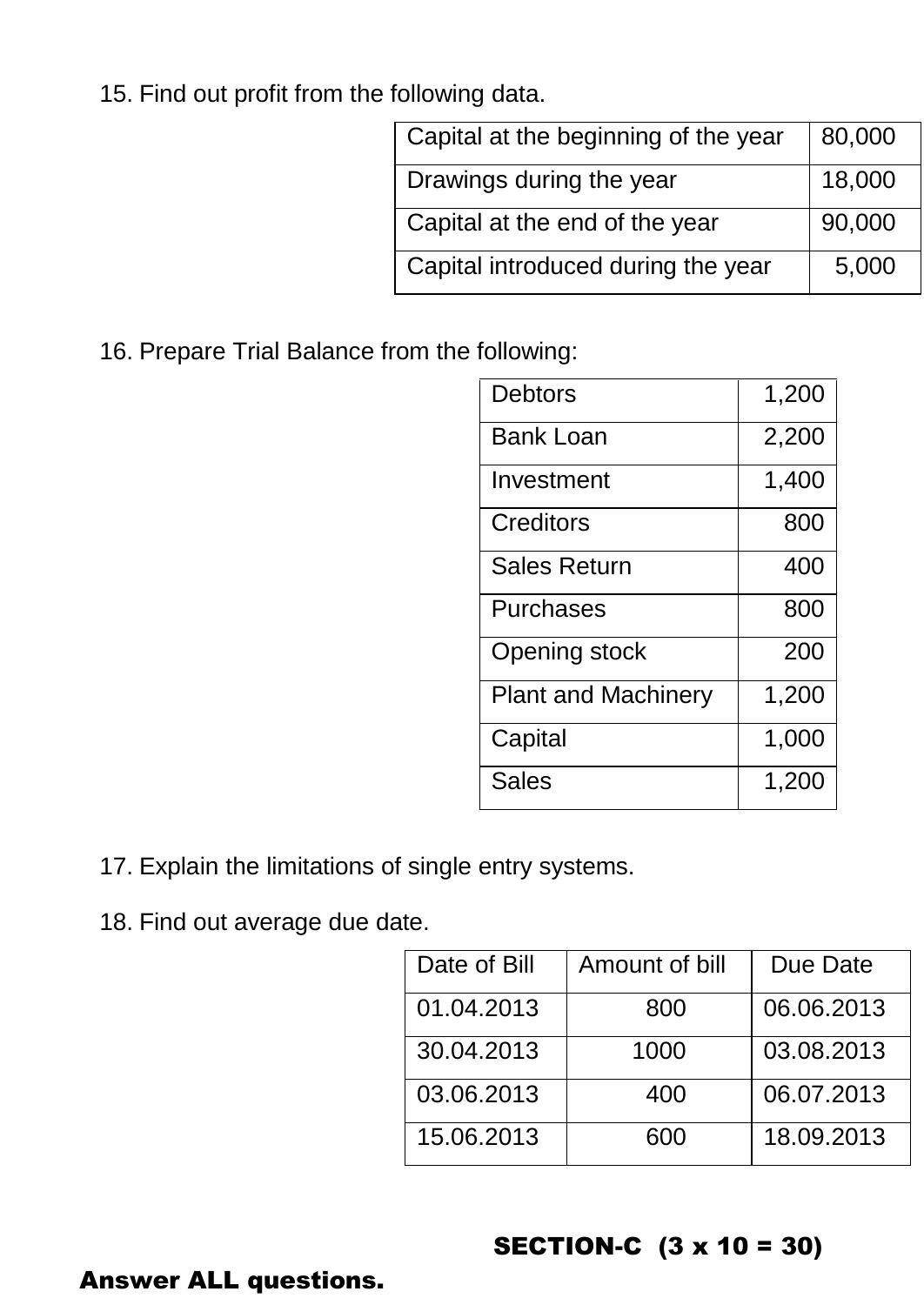(b) From the following trial balance of K.V. agency, prepare final accounts

|                            | Debit               | Credit   |
|----------------------------|---------------------|----------|
| Capital                    |                     | 1,00,000 |
| Drawings                   | 18,000              |          |
| <b>Buildings</b>           | 15,000              |          |
| <b>Furniture</b>           | 7,500               |          |
| Motor Van                  | 25,000              |          |
| Loan from hari             |                     | 15,000   |
| Interest paid              | 900                 |          |
| <b>Sales</b>               |                     | 1,00,000 |
| Purchase                   | 75,000              |          |
| <b>Opening stock</b>       | 25,000              |          |
| General expenses           | 15,000              |          |
| Wages                      | 2,000               |          |
| Insurance                  | 1,000               |          |
| <b>Commission received</b> |                     | 7,500    |
| Debtors                    | 28,100              |          |
| <b>Bank</b>                | $\overline{20,000}$ |          |
| <b>Creditors</b>           |                     | 10,000   |
|                            | 232500              | 232500   |

Adjustments

- (i) Closing stock Rs.32000
- (ii) Outstanding wages Rs.1,000
- (iii) Prepaid insurance Rs.250
- (iv) Depreciate motor van 5%, furniture 10%.
- 20. (a) Mr. Raja purchased a machine for Rs.8,000 on  $1<sup>st</sup>$  Jan 2008. He spen Depreciation is written off  $@$  10% p.a. on the original cost. On 1<sup>st</sup> July purchased another machinery for Rs. 20000.